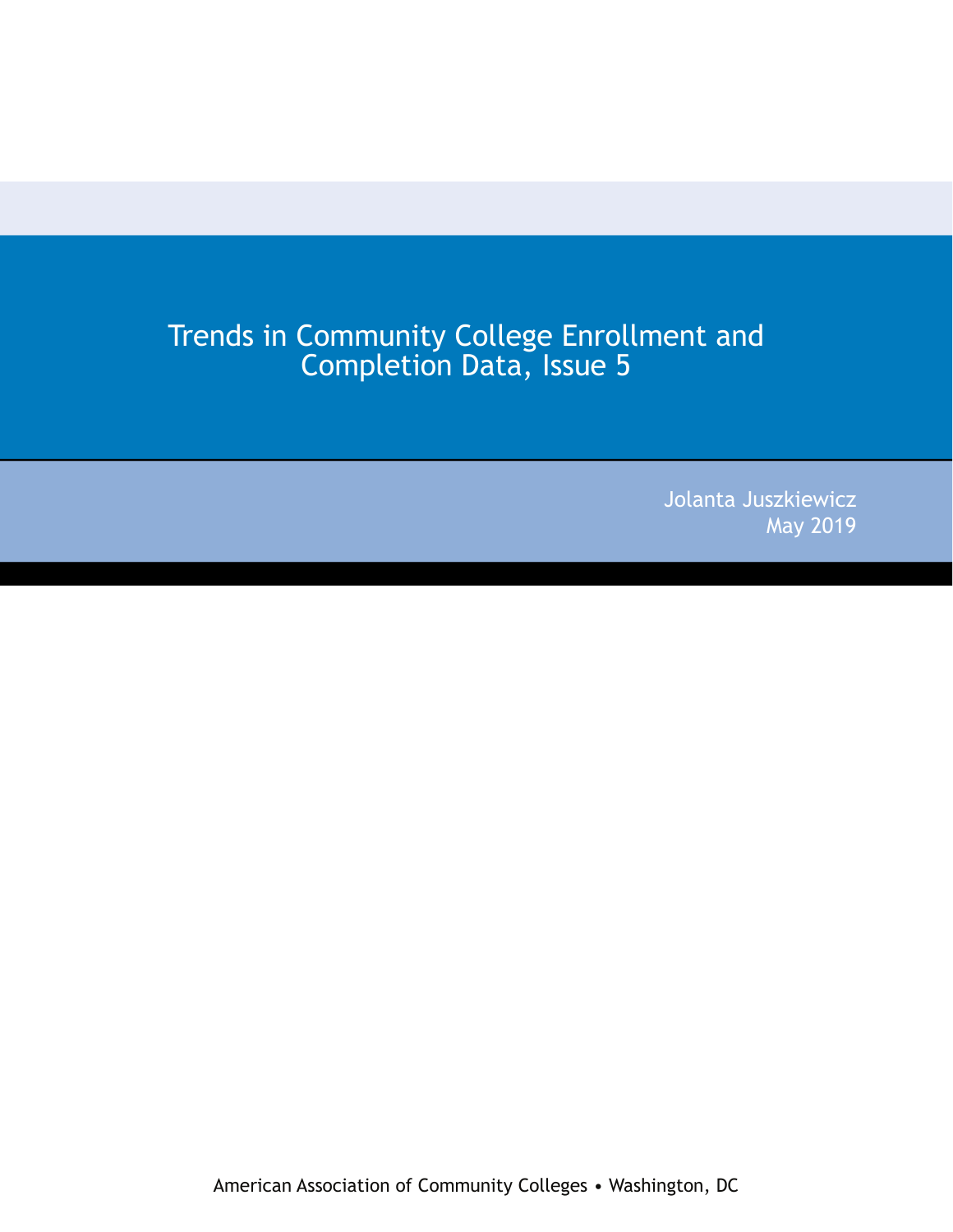#### PREFERRED CITATION

Juszkiewicz, J. (2019, May). *Trends in Community College Enrollment and Completion Data, Issue 5*. Washington, DC: American Association of Community Colleges.

For more information, contact: Jolanta Juszkiewicz, Ph.D. Director of Policy Analysis American Association of Community Colleges One Dupont Circle, NW, Suite 700 Washington, DC 20036 Phone: 202-416-4502 E-mail: jjuszkiewicz@aacc.nche.edu

COPYRIGHT 2019 © American Association of Community Colleges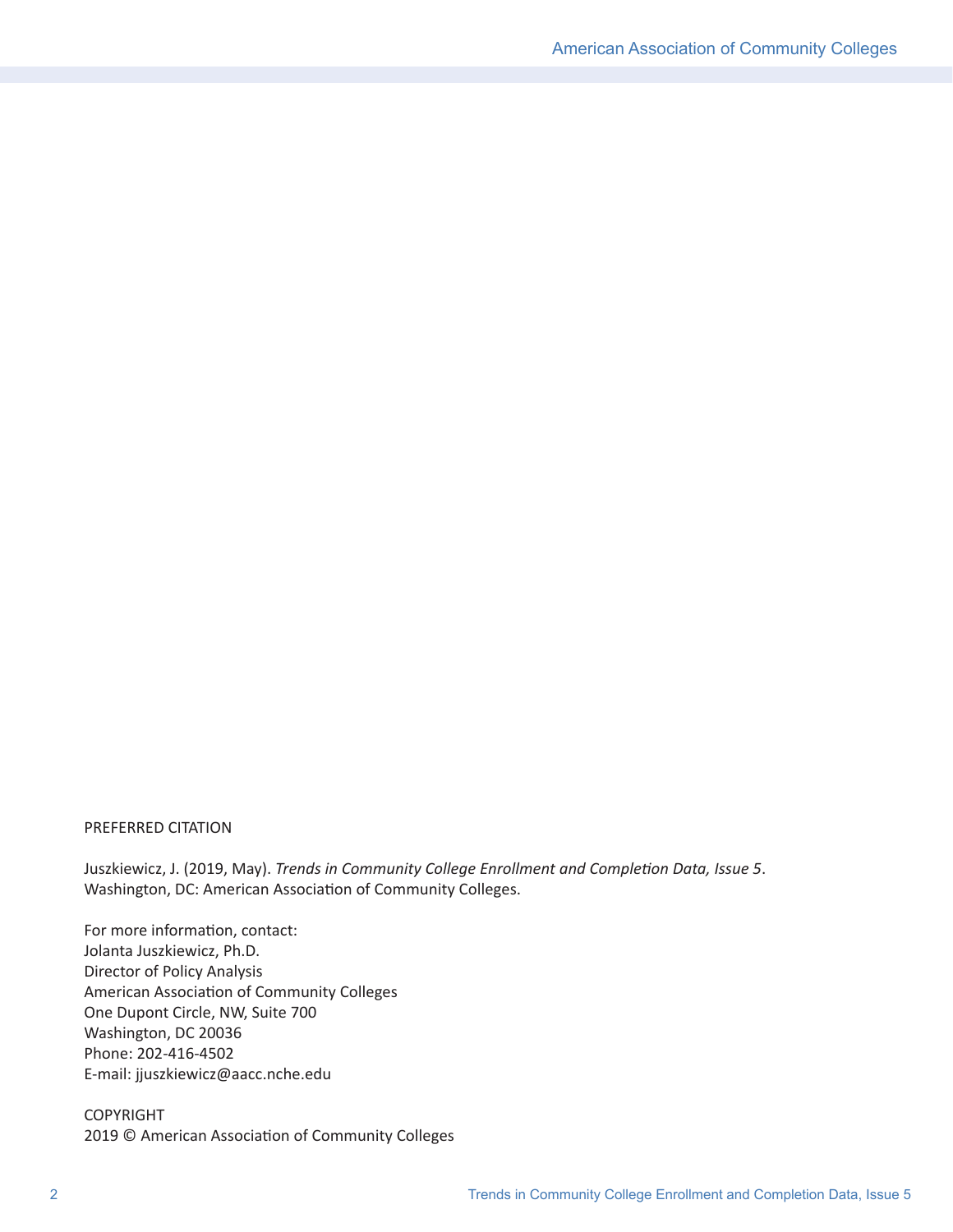This is the fifth in a series of American Association of Community Colleges analyses of trends in community college enrollments and exploration of completion rates. The latter feature graduation rates and outcome measures published by the U.S. Department of Education and the National Student Clearinghouse's completion rates.

## Overview and Highlights

The U.S. Department of Education (ED) and the National Student Clearinghouse (NSC) release annual reports on higher education fall enrollment and student outcomes. ED data are institution-based, whereas the NSC data are based on student-level information. Both use the same postsecondary institutional classifications<sup>i</sup> categorizing community colleges as public 2-year institutions, which facilitates comparisons. As such, they exclude those colleges that confer some four-year degrees, but primarily award associate degrees and certificates—i.e., what most people think of as a community college. For purposes of this report, however, the terms "public 2-year institutions" and "community college" are used interchangeably.

Following the peak enrollment in fall 2010, overall higher education enrollment continued to decline through fall 2017, in some sectors more than others. Four-year public and private non-profit institutions have experienced very small growth over that time. Projections through 2027 show a modest growth in postsecondary enrollment, including at community colleges, but not to the levels experienced in the aftermath of the economic downturn.<sup>1</sup>

Major findings of this report include:

• Between fall 2016 and 2017, the decline in enrollment continued nationwide in community colleges, although the decrease was less pronounced than in previous years for both men and women, all age categories, and regardless of enrollment intensity.

- Community college enrollment is projected to start increasing over the next decade, but not reaching the peak of fall 2011.
- The official IPEDS graduation rate for community colleges, which measures completion of the first-time, full-time cohort for 150% of "normal time," grew by more than 20% in the past decade, from 21.9% to 26.6%.
- The NSC community college completion rate for full-time-only students, which is the most comparable to ED's official graduation rate, is 61%, or more than two times higher than ED's. The NSC tracks students for 6 years rather than ED's 3 years.
- The new ED 8-year completion rate, referred to as an outcome measure, is 30% at the same institution for the cohort of full- time, first-time community college students. Full-time, non-firsttime students had the highest completion rate at the same institution, 38%.

### Trends in Community College Enrollment

ED collects and reports institutional-level data from postsecondary Title-IV eligible institutions for fall enrollment.<sup>ii</sup> In fall 2017, and for the fourth straight year, overall enrollment in postsecondary institutions declined by about 89,000. This was modest compared to a drop of more than 165,000

i The Integrated Postsecondary Education Data System (IPEDS) classifies postsecondary institutions into nine categories based on control and level. https://surveys.nces.ed.gov/ipeds/VisGlossaryAll.aspx. Control categories are public, private not-for-profit, and private for-profit. The level categories, based on the highest degree awarded, are 4-year and higher (4 year), 2-but-less-than 4-year (2 year), and less than 2-year.

iiFor the 2017 fall enrollment, the data collection occurred in spring 2018. Another survey collects 12-month unduplicated enrollment for the same institutions.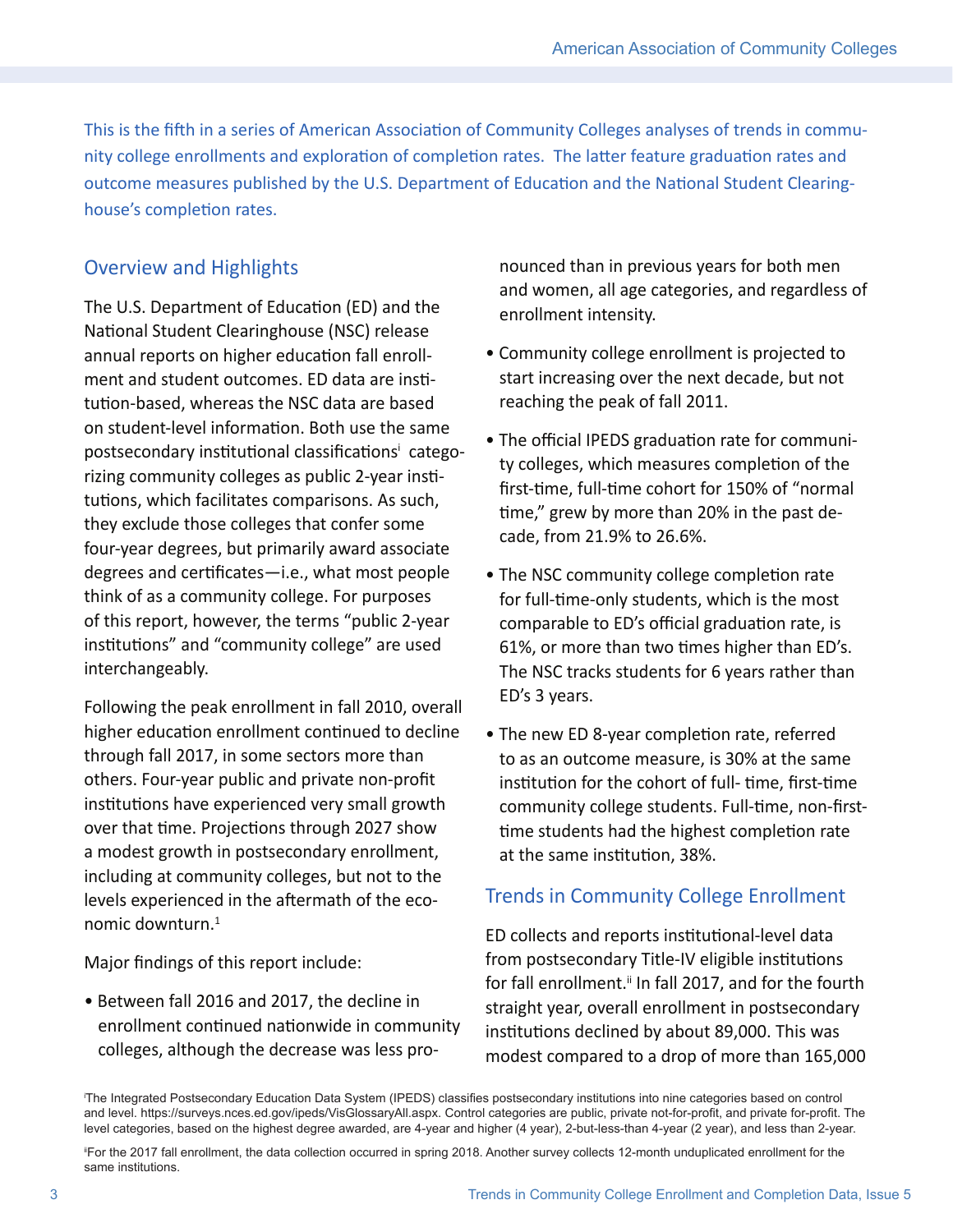between 2015 and 2016. Decreases in overall enrollment were primarily driven by declining enrollments at for-profit and public 2-year institutions. Public 2-year college enrollments declined less than 3% for the third consecutive year. Between fall 2016 and fall 2017, enrollment fell by about 112,000. This was three and a half times less than the 389,000 decrease between fall 2015 and 2016. Private, for-profit 4-year institutions experienced a be a precursor to the IPEDS fall . much sharper decline from the previous fall. $2$ 

The NSC enrollment data are more current than that of ED. At about the same time that ED presents fall 2017 enrollment data, NSC publishes an estimate of fall 2018 enrollment. The NSC fall  $\frac{1}{\alpha}$  rease. 2018 enrollment numbers indicate little abate-<br>
and the solonger of the solonger of the solonger of the solonger of the solonger of the solonger of the solon nity college enrollments. Less enrollment volatility was evident, however, in 4-year public institutions, and a continued sharp enrollment drop in private, for-profit institutions $-15.1\%$  since the previous fall.<sup>3</sup>ED and NSC data are comparable in the general direction of changes in enrollment across shown is the 6% rise in enrollment of students sectors; however, they differ somewhat in terms ander the age of 18 in the past year, indicating of the intensity of the increases and decreases. The importance of dual enrollment programs (Table 1). nts fall 2017 enrollment data, NSC publishes the beginning of a trend or simply a 1-year in-

While enrollment trends have not been linear in recent years, according to IPEDS the decrease in recent years, according to in EDS the decrease in<br>total enrollment, including at community col-

leges, has generally eased (Table 1). Some of this is attributable to the more than halving in the enrollment losses at for-profit institutions, from a 14.5% decrease between the fall of 2015 and 2016, to a 7.1% decrease the following fall. The change in community college enrollment has been considerably less drastic during the same period. I decrease between fall 2015 and 2016. However, the most recent NSC data, which may be a precursor to the IPEDS fall 2018 enrollment figures, show another dip in overall enrollments and a substantial decline of 3.2%, the largest drop since fall 2015, in community college enrollment. It would be premature, however, to say that this is crease.

ment in declining overall enrollments or commu-<br>As Table 2 shows, NCS fall enrollments or commu-As Table 2 shows, NCS fall enrollment of select ity college enrollments. Less enrollment volatility groups (gender, age, and enrollment intensity) has vas evident, however, in 4-year public institutions,  $\;$  fluctuated during this period. Traditional age stund a continued sharp enrollment drop in private, but dent enrollment moved into positive territory with an uptick, however small, of 0.3%, only to decline again by a factor of 10 (3.0%) in the past year. Not shown is the 6% rise in enrollment of students under the age of 18 in the past year, indicating the importance of dual enrollment programs to Fable 1). The enrollments are enrollment and a community college enrollments. Little separated the enrollment patterns of men and women as  $\frac{1}{2}$ . will be all official trends have not been linear in enrol as those attending part-time versus full-time versus full-time between fall 2016 and 2017. This changed be-

| <b>Percent Change from Previous Year</b> |                              |            |                                   |            |                                   |            |  |  |
|------------------------------------------|------------------------------|------------|-----------------------------------|------------|-----------------------------------|------------|--|--|
|                                          | <b>Total Fall Enrollment</b> |            | <b>4-Year Public Institutions</b> |            | <b>2-Year Public Institutions</b> |            |  |  |
|                                          | <b>IPEDS</b>                 | <b>NSC</b> | <b>IPEDS</b>                      | <b>NSC</b> | <b>IPEDS</b>                      | <b>NSC</b> |  |  |
| <b>Fall 2015</b>                         | $-1.3%$                      | $-1.7%$    | 1.2%                              | 0.8%       | $-2.8%$                           | $-2.9%$    |  |  |
| <b>Fall 2016</b>                         | $-0.8%$                      | $-1.4%$    | 4.7%                              | 0.2%       | $-6.0\%$                          | $-2.6%$    |  |  |
| <b>Fall 2017</b>                         | $-0.4%$                      | $-1.0\%$   | 1.3%                              | $-0.2%$    | $-2.3%$                           | $-1.7%$    |  |  |
| <b>Fall 2018</b>                         |                              | $-1.7%$    |                                   | 0.0%       |                                   | $-3.2%$    |  |  |

#### Table 1: Percent Changes in Fall Enrollment by Select Institutions, 2015-2018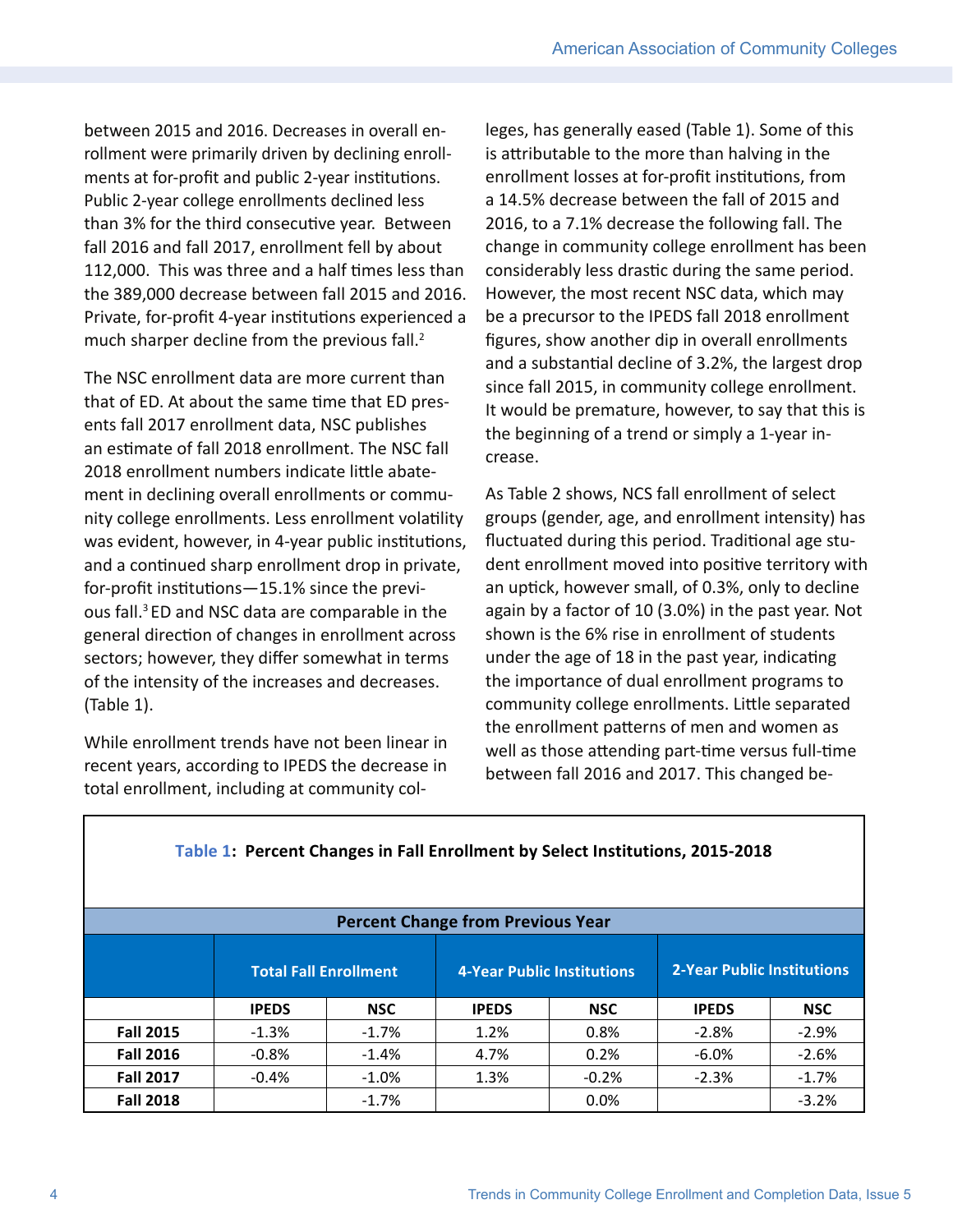| Table 2: Percent Changes from Prior Year in NSC Fall Enrollment<br>at Public 2-Year Institutions by Gender, Age, and Enrollment Intensity, 2016-2018 |               |         |              |         |                             |                  |  |
|------------------------------------------------------------------------------------------------------------------------------------------------------|---------------|---------|--------------|---------|-----------------------------|------------------|--|
|                                                                                                                                                      | <b>Gender</b> |         | Age          |         | <b>Enrollment Intensity</b> |                  |  |
|                                                                                                                                                      |               |         |              |         |                             |                  |  |
|                                                                                                                                                      | Men           | Women   | 24 and Under | Over 24 | Part-Time                   | <b>Full-Time</b> |  |
| <b>Fall 2016</b>                                                                                                                                     | $-3.2%$       | $-3.1%$ | $-1.1%$      | $-5.2%$ | $-2.2%$                     | $-4.5%$          |  |
| <b>Fall 2017</b>                                                                                                                                     | $-2.0%$       | $-1.5%$ | 0.3%         | $-4.3%$ | $-1.9%$                     | $-1.5%$          |  |
| <b>Fall 2018</b>                                                                                                                                     | $-4.6%$       | $-2.1%$ | $-3.0%$      | $-3.5%$ | $-2.2%$                     | $-4.7%$          |  |

#### **Table 2: Percent Changes from Prior Year in NSC Fall Enrollment Table 2: Percent Changes from Prior Year in NSC Fall Enrollment**

tween fall 2017 and 2018. In fall 2018, the decline FTE was 4,382,957. In 2027, the FTE at these in in male enrollment was more than double that of  $t$  tutions is projected to be 3,801,000.<sup>4</sup> women and similarly, full-time attendees declined at twice the rate part-time students. Noting the Mat Does Completion Count?

### **Projections**

ED projects that starting in fall 2017, the full-time ED projects that starting in fail 2017, the rail time<br>equivalent enrollment at public 2-year institutions. will cease to decline and inch up steadily for the next decade through 2027. At least for fall 2018 that prediction does not appear accurate, based on NSC data. According to ED, the rate of increase is projected to be anemic, at less than a fraction of ondary institutions to report graduation rates as 10 years (Figure 1). After rising consistently since lPEDS graduation rates. They include a cohort of 1995 (2,994,592 FTE), the enrollment at public 2-year institutions peaked in fall 2010, when the students who complete the

FTE was 4,382,957. In 2027, the FTE at these institutions is projected to be 3,801,000. $4$ 

### What Does Completion Count?

1% annually, or a cumulative increase of 2.8% over defined in statute, the generally cited "official" Projections and the importance of completing a program of study Projections<br>and earning a postsecondary credential in today's ED projects that starting in fall 2017, the full-time and tomorrow's economy is virtually without dispute. However, there is no universal measure of program completion. The U.S. Department of Education is statutorily compelled by the Student Right to Know and Campus Security Act (PL—101 on NSC data. According to ED, the rate of increase 542) of 1990<sup>5</sup> to require Title-IV eligible postsecondary institutions to report graduation rates as defined in statute, the generally cited "official" 0 years (Figure 1). After rising consistently since lPEDS graduation rates. They include a cohort of 1995 (2,994,592 FTE), the enrollment at public first-time, full-time certificate and degree-seeking students who complete their programs within 

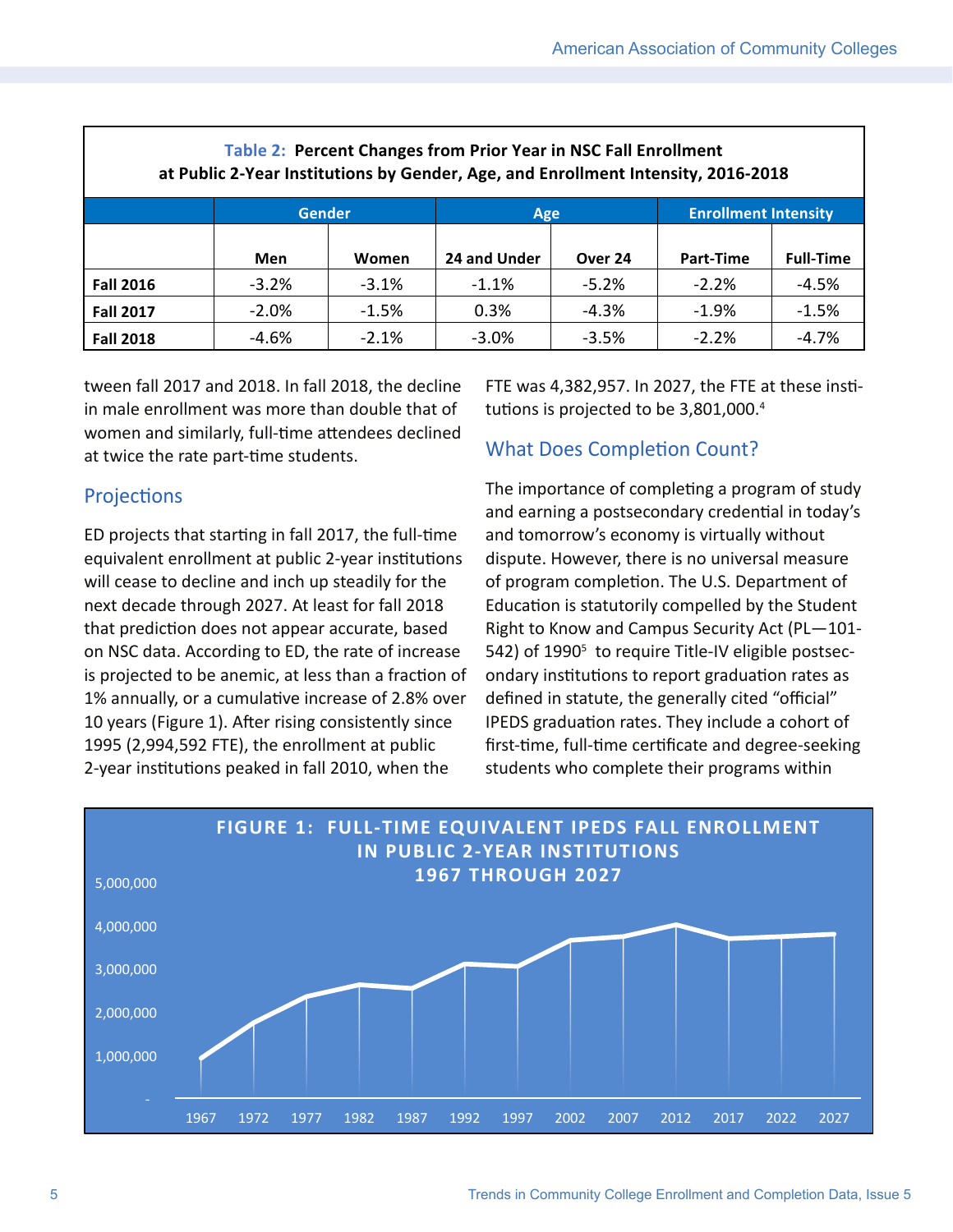150% of the "normal" time to completion. For 2-year associate degree programs, therefore, the graduation rate counts students who complete within 3 years. The graduation rate does not include either students who transfer in or, more importantly, those who transfer out—a critical exclusion from the community college perspective.

Given the realities facing community college students, the 3-year window for them to complete 2-year programs is clearly inadequate. AACC strongly supports statutory creation of a community college graduation rate of 300% of the normal time to completion, and the inclusion of transfers-out. This would more accurately measure community college student success and align with the AACC-led Voluntary Framework of Accountability (VFA).<sup>6</sup>

To address the flaws in this narrowly defined graduation rate, ED added several new cohorts for which completion is measured under new Outcome Measures. In late 2018, ED released data from both the Outcome Measures (OM)<sup>7</sup> and Graduation Rate surveys that are part of the Integrated Postsecondary Education Data System (IPEDS). The long-awaited OM help paint a more accurate picture of student success at community colleges than the graduation rate.

Outcome Measures (OM) consist of four student cohorts, including the historic one used for the graduation rate, namely, full-time, first-time students. The other three cohorts include part-time, first-time; full-time, non-first-time; and part-time, non-first-time students. Unlike the graduation rate, which tracks completion at 150% of normal time, OM tracks completion at two points: 6 years and 8 years after students matriculated.

### Graduation and 6-Year Completion Rates

Between 2010 and 2014, the official ED public 2-year graduation rate, which follows first time, full time students until 150% of normal time to completion, increased substantially, from 21.1% to 26.6% (Figure 2). Although causality cannot be determined, this increase is almost certainly due in part to community colleges' increased emphasis on student completion.

ED also is now reporting graduation rates for students with different types of student financial aid. For cohort years 2011 and 2014, depending on the level of institution, completion rates are calculated for Pell Grant recipients, subsidized loan borrowers who are not Pell Grant recipients, and students who are neither Pell Grant recipients nor subsidized loan borrowers. Pell Grant recipients at 2-year public institutions graduated at a lower rate than those who borrowed direct subsidized loans and those who neither received Pell Grants nor took out subsidized loans, 23% compared to 27.4% and 31.5%, respectively (Figure 3). This is not surprising; Pell Grant students are low-income students, who consistently complete college at lower rates than more affluent individuals.

Completion rates calculated by NSC differ from ED's graduation rates. Regardless of program length, NSC tracks 6-year outcomes. Another major difference between the two rates is the institution(s) used in the completion/graduation measure. ED's graduation rate uses only one institution, the institution at which a student started college. In comparison, NSC tracks students across all institutions attended during the 6-year period.

According to the NSC's completion report<sup>8</sup> (Figure 4), 28% of all community college students—fulltime and less than full-time--who started in the fall of 2012 completed their program at the same institution within 6 years. An additional 3.3% completed at a different 2-year institution and 8.1% completed at a 4-year institution. All told, within 6 years, about four out of 10 community college students, regardless of attendance intensity, completed a program either at the starting institution or a different institution. An additional 16% of these students were still enrolled in a community college or 4-year institution after 6 years.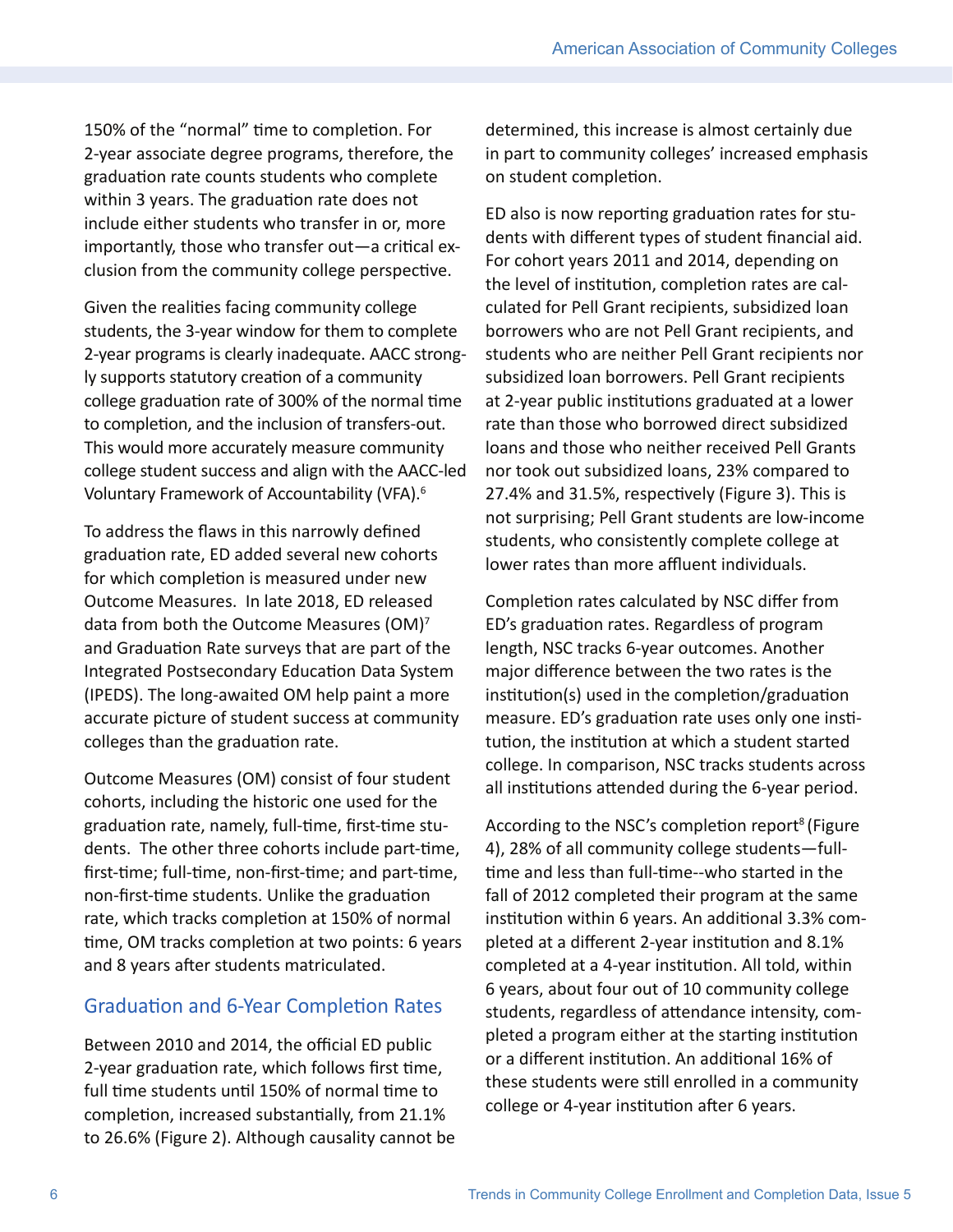



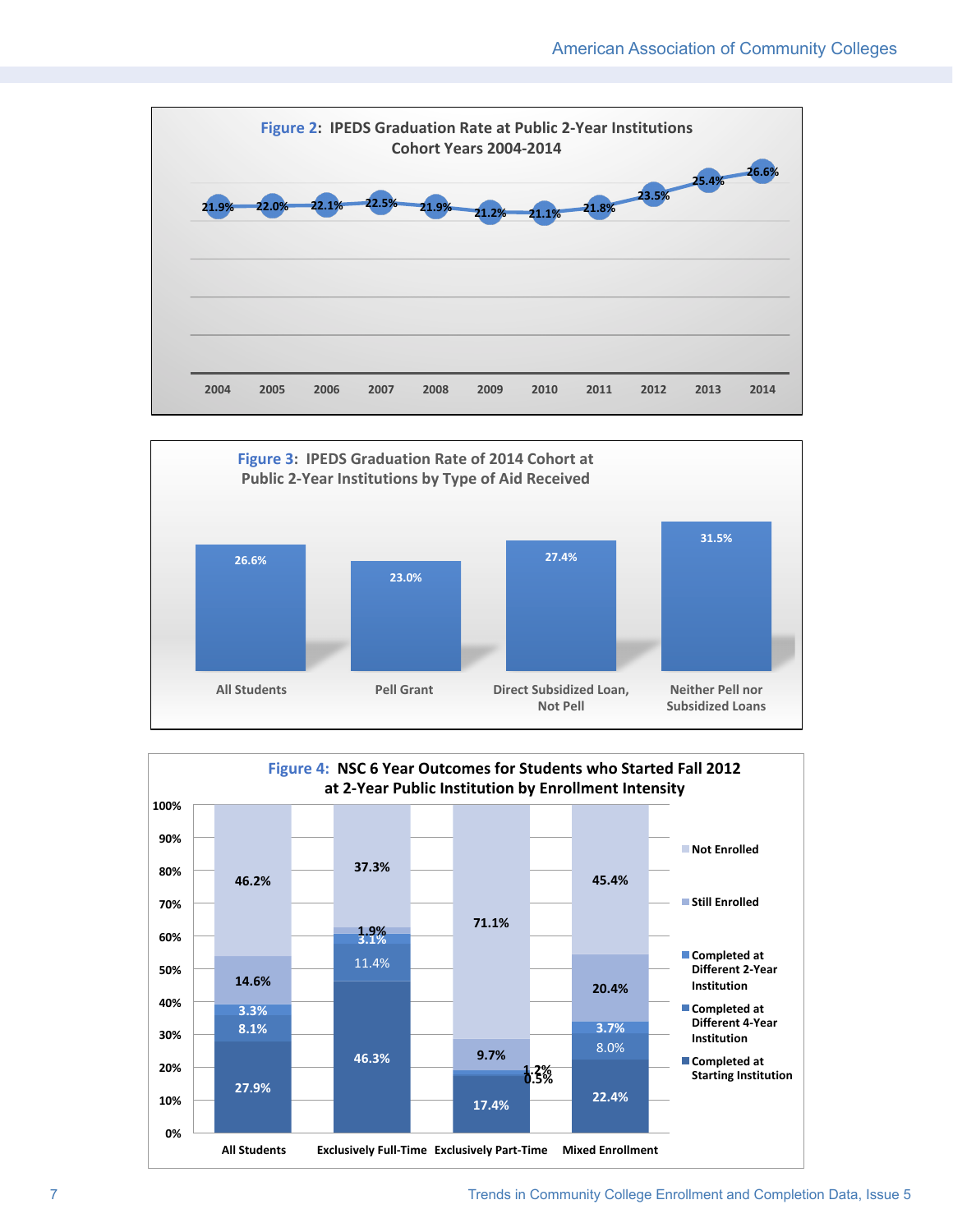



The completion rate was much higher for community college students who attended exclusively but then rate at any institution for full-time students full-time—46.3% at the same institution. Using a stincluding transfers, is almost 61% (Figure 5). Th 6-year window instead of the "official" 3-year win- level of student success is only faintly underst dow (150% of normal time to completion) to mea- by policymakers, let alone the public. sure completion resulted in a 20% increase in the  $\frac{1}{\sqrt{2}}$ completion rate (i.e., ED's 26.6% graduation rate

e completion rate was much higher for com-<br>The completion rate different sex and related by student sex, and all of the completion rate and all of the completion rate at any institution for full-time students, including transfers, is almost 61% (Figure 5). This level of student success is only faintly understood by policymakers, let alone the public.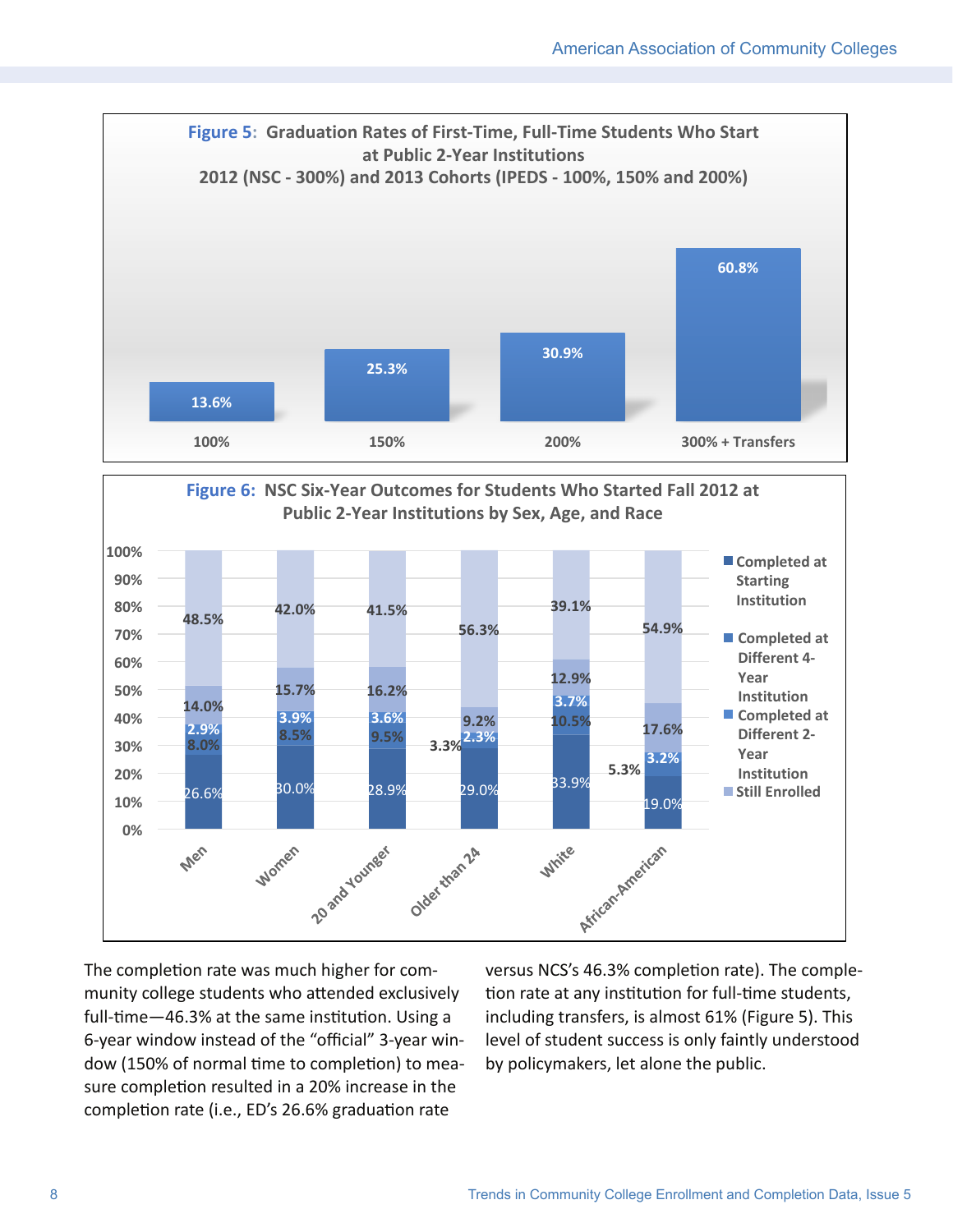The 6-year completion rate differed by student sex, age, and race as follows (Figure 6): (1) women had a higher completion rate than men—42.4% and 37.5%, respectively; (2) adult learners (those over age 24) had a lower completion rate than those 20 or younger (but higher than students between ages 20 and 24 —28.6%), 34.5% compared to 42.3%, respectively; and (3) white students had a 20% higher completion rate than African American students, 48.1% versus 27.5%. Attending part time lowered the completion rate across all these student categories.

#### State Differences

There is much state variation within the national completion rate. According to the NSC, for the fall 2012 cohort,<sup>9</sup> of the 41 states whose public 2-year institutions were included in the reported completion rates (N=41), 24 were greater than the overall rate of 39.3% and 17 had lower rates. In four states the completion rate exceeded 50%: South Dakota, North Dakota, Minnesota and Iowa.

In Minnesota, 82.3% of full-time community college students completed within 6 years, compared to the national 60.8% completion rate. In nine states, more than seven out of 10 students attending full-time completed their programs (Minnesota, South Dakota, North Dakota, Illinois, Florida, Wisconsin, California, Virginia, and Iowa).

Georgia had the highest completion rate for those who attended exclusively part-time, 39.9%, which was higher than the national completion rate for all students, regardless of attendance intensity (39.3%). Nationally, 19.2% of exclusively part-time students complete, but in four states more than a third of those students completed their programs within 6 years (Georgia, Wisconsin, Minnesota, and Kentucky).

States also varied with respect to the percentage of students who completed their program at the entering institution or transferred and completed at another 2- or 4-year institution, as well as by age and sex. South Dakota was the only state where more than half of community college students completed at the starting institution. At the other extreme, only 18.4% of students attending Arizona public-2-year institutions completed at their original institution.

South Dakota was the only state with completion rates above 50% for all age groups, younger than 20, between 20 and 24, and older than 24 (70.6%, 57.0%, and 53.5%, respectively). The traditional age students, those entering college right after high school, had the highest completion rate. In addition to South Dakota, eight other states had completion rates above 50% for those younger than 20: North Dakota, Minnesota, Iowa, Florida, Montana, Wisconsin, Wyoming, and Illinois. Mississippi was not far behind at 49.6%.

For the 20- to 24-year-old group, only two states— South Dakota and North Dakota—had completion rates above 50% (57.0% and 50.2%, respectively). Students older than 24 had completion rates greater than 50% in three states: South Dakota (53.5%), Georgia (51.7%), and Minnesota (51.4%), with Wisconsin being nosed out by a fraction of one percent (49.7%).

Women had a higher overall completion rate than men, 42.3% compared to 37.5%. Women also out-performed men in all but two of the states for which there were data. Men in Arkansas and Georgia completed at a higher rate than women, both by about 2%. In 10 states, more than half of women completed their programs in 6 years at either their entering institution or one into which they transferred: South Dakota, North Dakota, Minnesota, Iowa, Montana, Wisconsin, Wyoming, Florida, Kansas, and Illinois.<sup>ii</sup> Men had completion rates of 50% or higher in only three states: South Dakota, North Dakota, and Minnesota (64.6%, 59.0%, and 52,6%, respectively). Close behind were Wisconsin (49.5%) and Iowa (49.3%).

iiiKansas and Montana were designated by NSC as states with only medium (80-89%) historical coverage; the others were states with high historical coverage of 90% or higher. https://nscresearchcenter.org/wp-content/uploads/NSCSignatureReport16\_StateSupp.pdf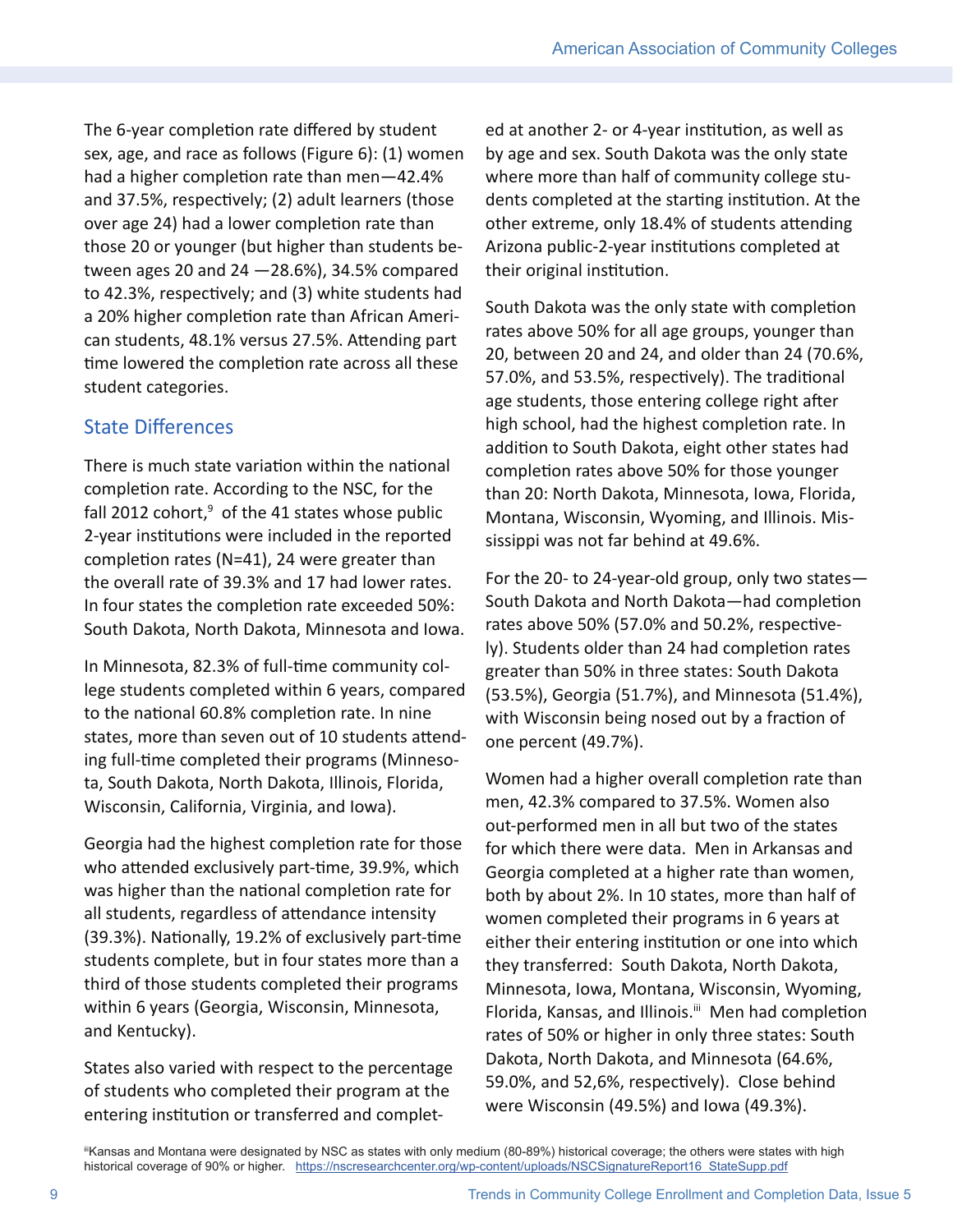# Eight-Year Outcome Measures and Completion Rates

For the 8-year IPEDS Outcome Measures survey,<sup>iv</sup> institutions provided information on the 2009-2010 cohort. Within an 8-year window, students could have completed their program at the entering institution, still be enrolled at that institution, transferred to another institution, or have an unknown students in both I status. For the first time, the National Student Clearinghouse also produced 8-year completion rates to supplement the fall 2010 cohort data.<sup>10</sup>

higher percentage of community college comple-<br>mixed enrollment pattern tions are reported. Not-surprisingly, full-time students graduate at higher rates than those attend-<br>
ED's outcomes measures now include attainm ing part time. First-time, full-time students had a graduation rate of slightly more than 21% when measured at the 3-year mark but had an 8-year completion rate of 29.7%, a 40% increase (Table 3). It is also encouraging that, at public 2-year

When students are tracked for 8 years, a much  $\frac{1}{2}$  and  $\frac{1}{2}$  are not for the OM separts would be these with a time students complete at their institution within 6 years than full-time, first-time students after 8 years under ED's Outcome Measures (OM) data, 41.6% compared to 29.7%.<sup>13</sup> The difference in the definition of full-time attendance may explain this finding. The NSC definition of full-time students includes the term "exclusively" to denote that they are enrolled full-time every term. Full-time students in both ED's Outcome Measures and graduation rate data are enrolled full time for the learinghouse also produced 8-year completion term they enter the institution but may subse-<br>https://www.lexamble.org/10.2010.org/articles/10 quently attend less than full time. In effect, a more similar although not identical NSC comparison  $\frac{1}{2}$  when students are tracked for 8 years a much similar although not identical NSC comparison group for the OM cohorts would be those with a mixed enrollment pattern.

ED's outcomes measures now include attainment ig part time. First-time, full-time students had a of a certificate or specific degree at 4, 6, and 8 raduation rate of slightly more than 21% when wears. Nonetheless, without inclusion of transfer ieasured at the 3-year mark but had an 8-year and the OM remain less comprehensive than AACC's ompletion rate of 29.7%, a 40% increase (Table  $\qquad$  Voluntary Framework of Accountability, which is ). It is also encouraging that, at public 2-year also an institutional-level data collection. In addi-

| by Enrollment Status, Cohort Year 2009-10 |                  |                                                                   |                                                               |                                                               |  |  |  |
|-------------------------------------------|------------------|-------------------------------------------------------------------|---------------------------------------------------------------|---------------------------------------------------------------|--|--|--|
|                                           | <b>Completed</b> | <b>Still Enrolled at</b><br><b>Entering</b><br><b>Institution</b> | <b>Transferred to</b><br><b>Another</b><br><b>Institution</b> | <b>Enrollment</b><br><b>Transfer Status</b><br><b>Unknown</b> |  |  |  |
| <b>Full-time, first-time</b>              | 29.7%            | 2.0%                                                              | 24.4%                                                         | 43.9%                                                         |  |  |  |
| Part-time, first-time                     | 16.2%            | 2.1%                                                              | 23.8%                                                         | 57.9%                                                         |  |  |  |
| Full-time, non-first-time                 | 38.4%            | 1.2%                                                              | 30.5%                                                         | 29.9%                                                         |  |  |  |
| Part-time, non-first-time                 | 20.8%            | 1.5%                                                              | 36.8%                                                         | 40.9%                                                         |  |  |  |
| <b>Overall</b>                            | 25.0%            | 1.7%                                                              | 30.6%                                                         | 42.7%                                                         |  |  |  |

# **Table 3: IPEDS Outcome Measures at Public 2-Year Institutions**

 $i$ nstitutions, full-time, non-first-time students, also tio referred to as transfer-in students, completed at  $\qquad$  VFA, the OM do not include progress measures or higher rates than full-time, first-time students.  $\qquad \qquad$  ot This finding cuts across all higher education.<sup>11</sup> and complete the program had completed one

According to NSC completion data for the fall  $2010$  at the institution. cohort,<sup>12</sup> a higher percentage of exclusively full- $\frac{a}{b}$  and  $\frac{b}{c}$  more comparison.

tion to the lack of transfer information, unlike the VFA, the OM do not include progress measures or otherwise document how many students who did not complete the program had completed one or excribe to NSC completion data for the foll 2010 more terms or earned a certain number of credits at the institution.

<sup>iv</sup>In addition to the 8-year Outcome Measures, there also are 4-year and 6-year measures for certain outcomes.<br>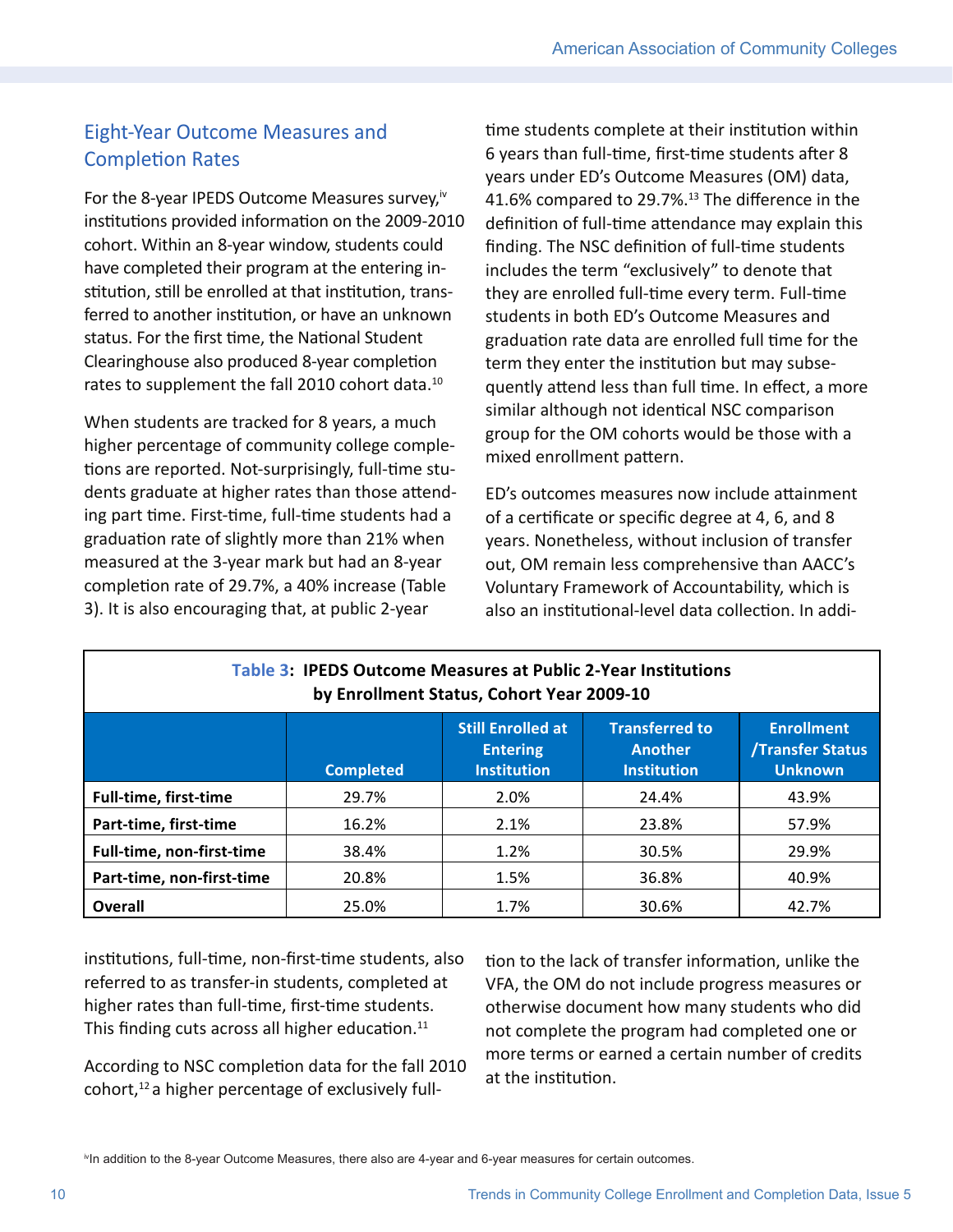Figure 7 illustrates the extent to which the longer time used to measure completion, the greater number of associate degrees are attained at public 2-year institutions. Attending full time, however, provides a greater boost to associate degree attainment. For each window of time, the associate degree attainment was about twice as high for full-time than part-time students. It was nearly three times higher for the first-time cohort.

The highest associate degree attainment cohort is that of full-time, non-first-time students. The percentage increase in the students who earned an associate degree within 6 years versus 4 years is much larger than the difference between those taking between 6 and 8 years to attain the degree.

According to a Center for American Progress report using 8-year OM data on attainment for low-income (defined as Pell Grant recipient) students,<sup>14</sup> full-time, first-time Pell recipients at public 2-year institutions complete at 7.3% rate higher than their non-Pell counterparts, which was not the case for Pell grant recipients overall (i.e., regardless of attendance intensity). Pell Grant recipients also are more likely than non-Pell students to earn an associate degree within 8-years at public 2-year institutions.

With the statutory ban on student-level data still in place, ED is prohibited from tracking students across institutions. NSC, on the other hand, has a student-level data base for almost all degree-granting institutions and can measure completion based on the student rather than the institution. For the first time this year, NSC tracked student outcomes for 8 years.<sup>15</sup> Several key findings (Figure 8) emerged from examining 6-year and 8-year completion rates. First, the overall college completion rate increased by 15% by tracking students for an additional 2-years. Second, the increase in overall completion between 6-year and 8-year completers is mostly due to the increase in students who transferred to another institution, particularly 4-year institutions, and subsequently completed their programs (an increase of 35%).

AACC strongly supports lifting the ban on a federal, national student unit record data system (SURDS). A SURDS would provide more accurate federal student outcome data because, among other things, it would allow cross-institutional tracking. In addition, SURDS would reduce institutional administrative burden of student-based data collection. The fate of the ban rests with Congress and the Higher Education Act (HEA) reau-

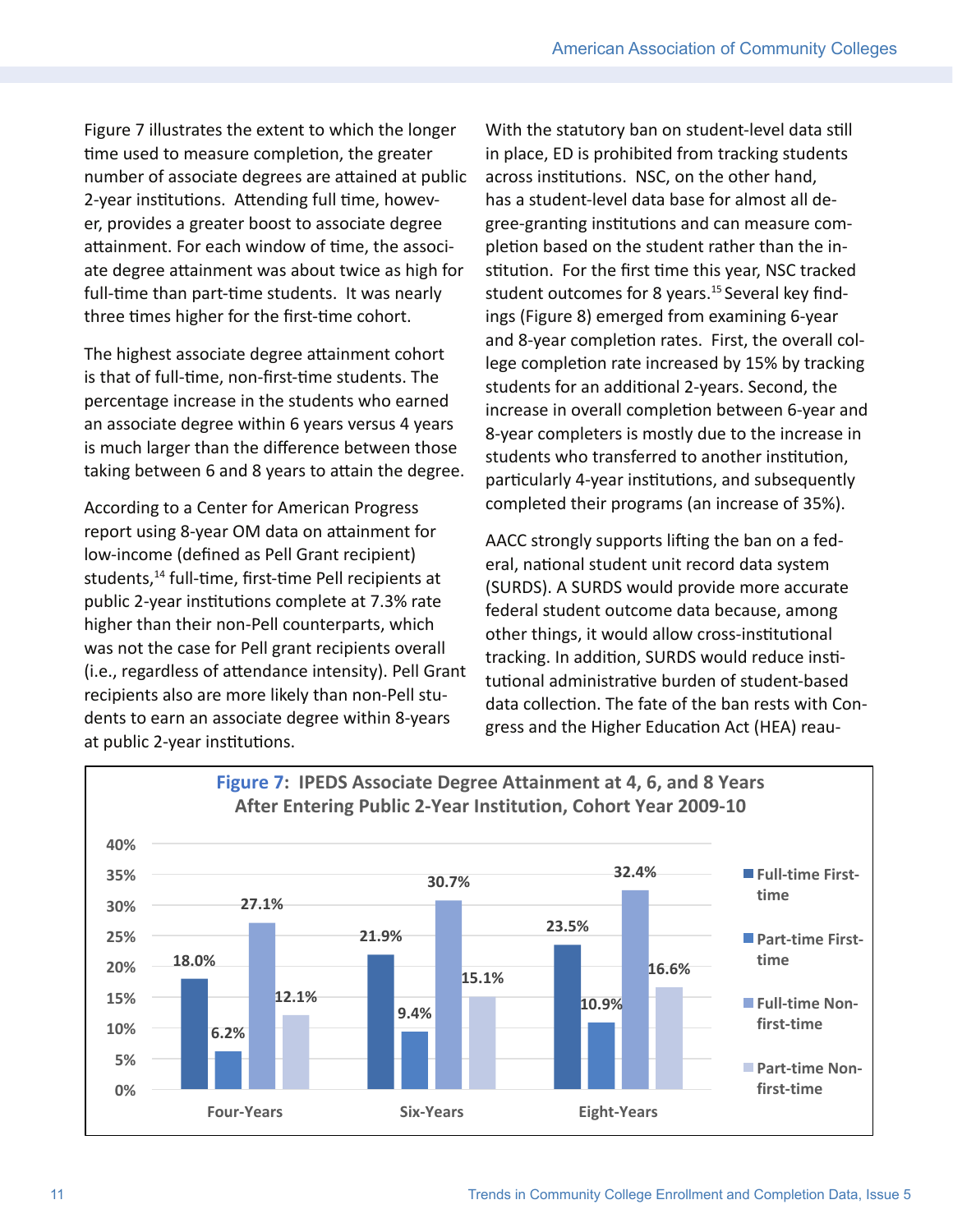

thorization. Leaders of both the House and Senate college promise programs. Early data indicate committees that oversee the HEA have voiced their eagerness to introduce and see enacted comprehensive HEA reauthorization legislation.<sup>16</sup> groups. committees that oversee the HEA have voiced hthat these programs do spur enrollment growth, their eagerness to introduce and see enacted but not evenly across states, or income and racial

# Factors Affecting Changes in Enrollment and Dual enrollment also has increased by the least of the least of the and Completion Rates

Since the first in this series of monographs, the enrollment students grew between trend in community college enrollments has continued in a downward direction, albeit at a extintly colleges have a large market share of dual access and foster more college going, a couple of ber of dually-enrolled high sc strategies have been pursued, dual enrollment and promise programs.

Many states, localities, and even institutions are all across the states 20 M/bile studies baye shown offering free tuition and fees at community col-<br>these programs baye hoop offective in boostinot leges (some to 4-year institutions) or seriously considering doing so. According to the College munities in 44 states across the country that have the read environment is valued to the

college promise programs. Early data indicate groups.

less-pitched slope. To address this and to expand annolled students, up to 69% in 2015.<sup>18</sup> The num-Promise Campaign, there are more than 300 com-<br>
aqually from dual oprollment. It turns out that the Factors Affecting Changes in Enrollment bual enrollment also has increased but is not captured in the enrollment numbers provided above. ED data show that between 2002 and 2010, dual enrollment students grew by 67%, reaching 1.4 million in the 2010-11 academic year.<sup>17</sup> Community colleges have a large market share of dually enrolled students, up to 69% in 2015. $18$  The number of dually-enrolled high school students is estimated to have increased since then.<sup>19</sup> A recent and promise programs. The states of these dual enrollment programs also show that the growth has been uneven across the states.<sup>20</sup> While studies have shown that these programs have been effective in boosting both high school and college completion of dually enrolled students, not all students have benefited equally from dual enrollment. It turns out that the mannies in 44 states across the country that have most academically advanced students, those most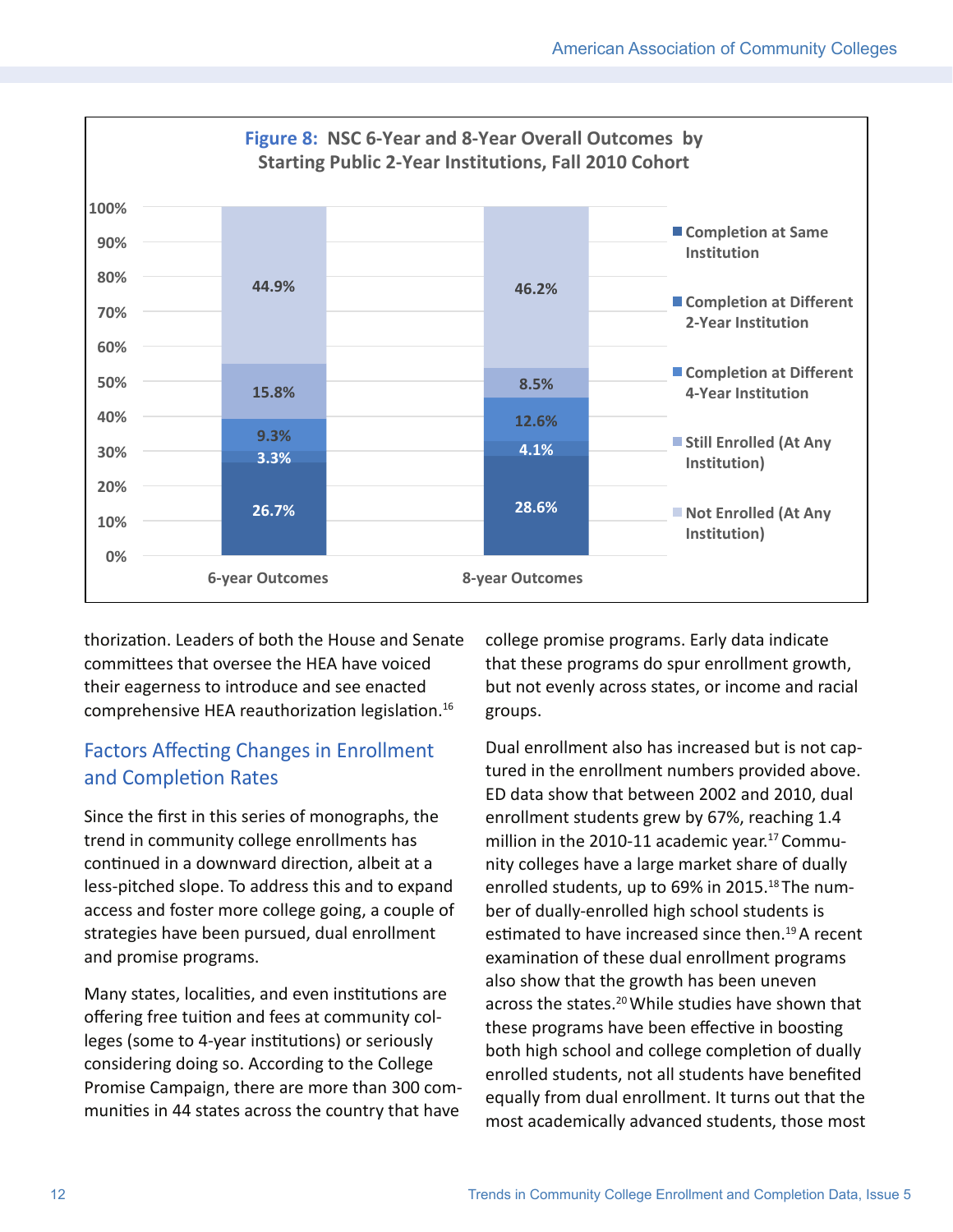likely to attend college, are the ones who meet dual enrollment eligibility requirements.<sup>21</sup> There is also great variation in the rate of dually enrolled students earning college credentials by state and family income.<sup>22</sup>

The completion story has been relatively consistent, but in an opposite trajectory. Completions and completion rates, however measured, are moving up. Unfortunately, the completion rates are not equally distributed among all student populations. Gaps remain among races and ethnic groups, the sexes, and different age groups. Achieving equity is an important part of the completion agenda across the higher education sector. The U.S. economy has been experiencing an extraordinary period of growth since the Great Recession. The February 2019 unemployment rate hit 3.8%, not seen since 1968. College enrollments generally move inversely to the economy: when the economy deteriorates, enrollments increase, and vice versa. Increasing private sector demand for a more educated workforce will create a push for greater college enrollment, as the projections demonstrate. Community colleges will continue to have an edge over other sectors both in affordability and agility to start or expand programs in high-demand fields.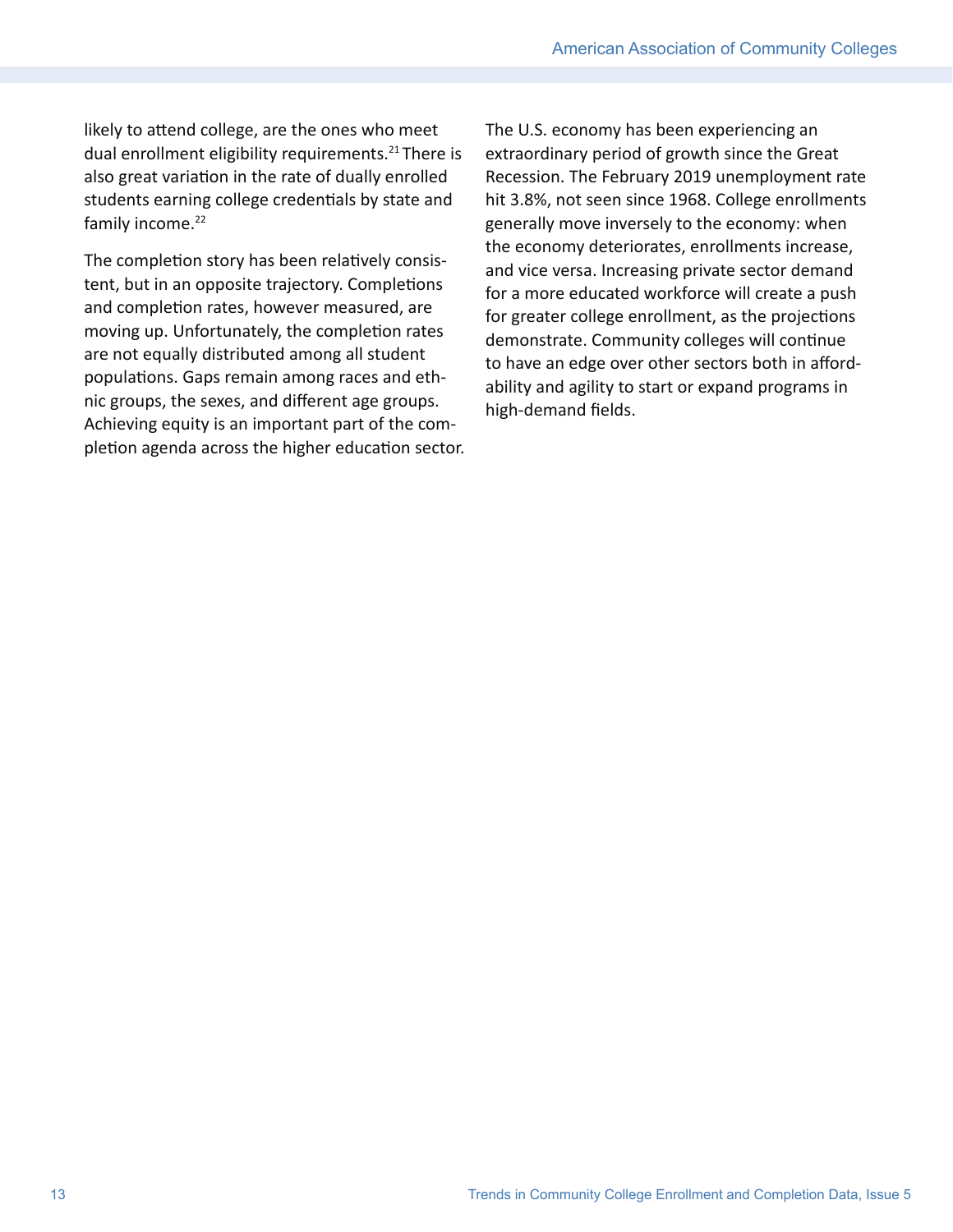#### ENDNOTES

1 Hussar, W.J., and Bailey, T.M. (2019). Projections of Education Statistics to 2027 (NCES 2019-001). U.S. Department of Education, Washington, DC: National Center for Education Statistics. Retrieved from: https://nces.ed.gov/ pubs2019/2019001.pdf.

2 Ginder, S.A., Kelly-Reid, J.E., and Mann, F.B. (2018). Enrollment and Employees in Postsecondary Institutions, Fall 2017; and Financial Statistics and Academic Libraries, Fiscal Year 2017: First Look (Provisional Data) (NCES 2019- 021rev). U.S. Department of Education. Washington, DC: National Center for Education Statistics. Retrieved from: http://nces.ed.gov/ pubsearch.

3 National Student Clearinghouse Research Center, Term Enrollment Estimates Fall 2018, December 13, 2018. Retrieved from:https://nscresearchcenter.org/wp-content/uploads/CurrentTermEnrollmentReport-Fall-2018-3.pdf

4 Ibid, footnote 1.

<sup>5</sup>Student Right to Know and Campus Security Act, Public Law 101-542, November 8, 1990. Retrieved from: <u>https://www.</u> govinfo.gov/content/pkg/STATUTE-104/pdf/STATUTE-104-Pg2381.pdf

<sup>6</sup>American Association of Community Colleges, Voluntary Framework of Accountability. Retrieved from: https://www.aacc. nche.edu/programs/voluntary-framework-accountability/

7 Ginder, S.A., Kelly-Reid, J.E., and Mann, F.B. (2018). Graduation Rates for Selected Cohorts, 2009–14; Outcome Measures for Cohort Year 2009–10; Student Financial Aid, Academic Year 2016–17; and Admissions in Postsecondary Institutions, Fall 2017: First Look (Provisional Data) (NCES 2018-151). U.S. Department of Education. Washington, DC: National Center for Education Statistics. Retrieved from: https://nces.ed.gov/pubs2018/2018151.pdf

8 Shapiro, D., Dundar, A., Huie, F., Wakhungu, P.K., Bhimdiwala, A. & Wilson, S. E. (2018, December). Completing College: A National View of Student Completion Rates – Fall 2012 Cohort (Signature Report No. 16). Herndon, VA: National Student Clearinghouse Research Center. Retrieved from: https://nscresearchcenter.org/wp-content/uploads/NSC004\_Signature-Report\_V9\_12DEC18.pdf

9 Shapiro, D., Dundar, A., Huie, F., Wakhungu, P., Bhimdiwala, A., & Wilson, S. (2019, March). Completing College: A State-Level View of Student Completion Rates (Signature Report No. 16a). Herndon, VA: National Student Clearinghouse Research Center. Retrieved from: https://nscresearchcenter.org/wp-content/uploads/NSCSignatureReport16\_StateSupp.pdf; Tables retrieved from: https://nscresearchcenter.org/signature-report-16-state-supplement-completing-college-a-statelevel-view-of-student-completion-rates/

<sup>10</sup>Shapiro, D., Dundar, A., Huie, F., Wakhungu, P., Bhimdiwala, A., & Wilson, S. E. (2019, February). Completing College: Eight Year Completion Outcomes for the Fall 2010 Cohort (Signature Report No. 12c). Herndon, VA: National Student Clearinghouse Research Center. Retrieved from: https://nscresearchcenter.org/wp-content/uploads/NSC\_Signature-Report\_12\_Update.pdf

<sup>11</sup>Op cit., 7.

 $^{12}$ Op. cit., 8.

<sup>13</sup>Op. cit., 7.

<sup>14</sup>Yuen, Victoria. (February 20, 2019). New Insights into Attainment for Low-Income Students, Center for American Progress, Center for American Progress. Retrieved from https://nscresearchcenter.org/wp-content/uploads/NSC\_Signature-Report\_12\_Update.pdf